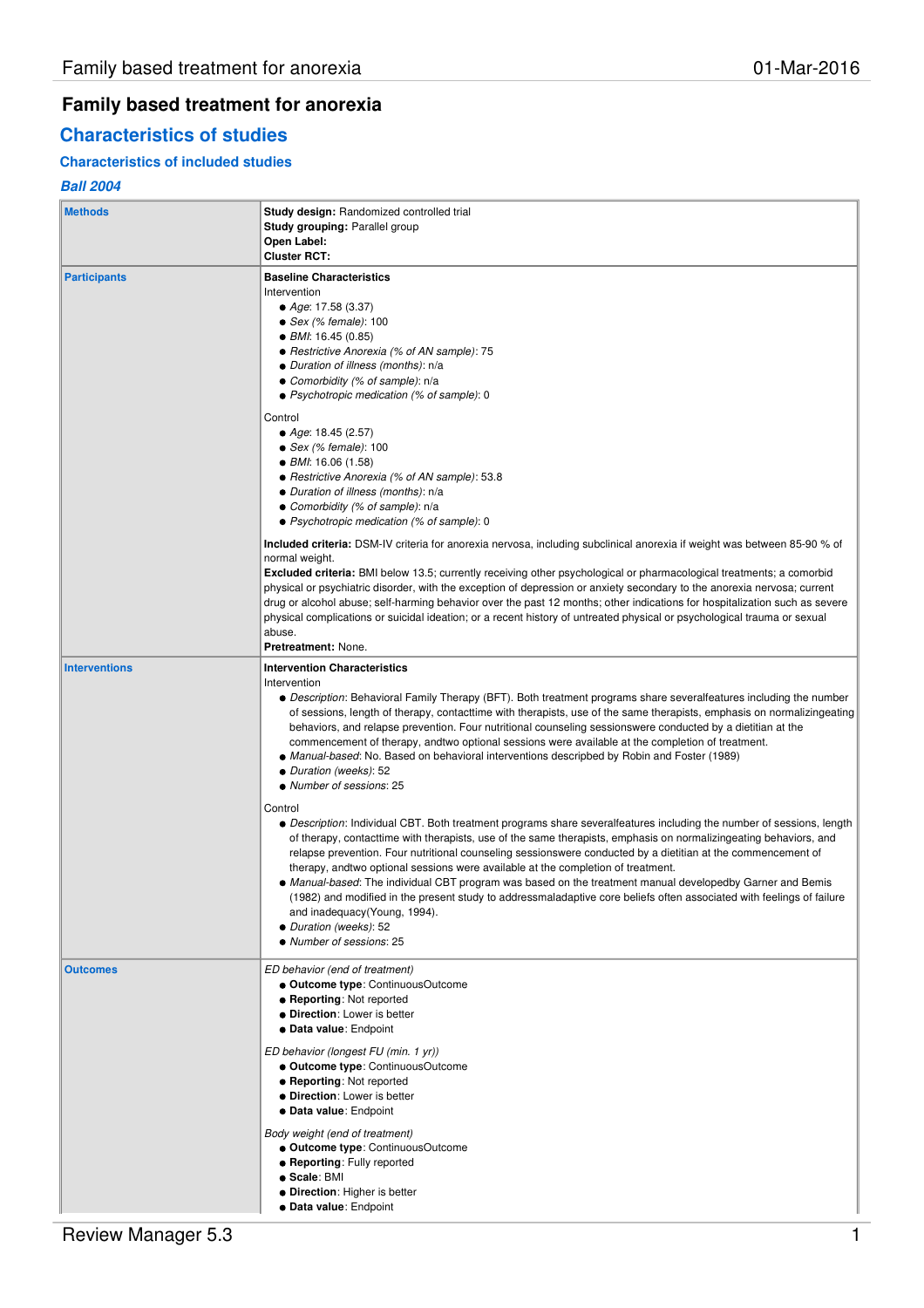# Family based treatment for anorexia **contract the example of the COS** 01-Mar-2016

|                       | • Notes: 9 subjects in analysis in both groups. Intervention group started with 12 and control group started with 13<br>subjects.             |
|-----------------------|-----------------------------------------------------------------------------------------------------------------------------------------------|
|                       | Body weight (longest FU (min. 1 yr))                                                                                                          |
|                       | • Outcome type: ContinuousOutcome                                                                                                             |
|                       | • Reporting: Fully reported                                                                                                                   |
|                       | • Scale: BMI                                                                                                                                  |
|                       | • Direction: Higher is better                                                                                                                 |
|                       | • Data value: Endpoint<br>• Notes: Longest FU is after 6 months.9 subjects in analysis in both groups. Intervention group started with 12 and |
|                       | control group started with 13 subjects.                                                                                                       |
|                       | Psychological symptoms (end of treatment)                                                                                                     |
|                       | · Outcome type: ContinuousOutcome                                                                                                             |
|                       | • Reporting: Fully reported                                                                                                                   |
|                       | • Scale: EDE global<br>$\bullet$ Range: 0-6                                                                                                   |
|                       | • Direction: Lower is better                                                                                                                  |
|                       | • Data value: Endpoint                                                                                                                        |
|                       | • Notes: 9 subjects in analysis in both groups. Intervention group started with 12 and control group started with 13                          |
|                       | subjects.                                                                                                                                     |
|                       | Psychological symptoms (longest FU (min. 1 yr))                                                                                               |
|                       | · Outcome type: ContinuousOutcome                                                                                                             |
|                       | <b>• Reporting: Fully reported</b>                                                                                                            |
|                       | • Scale: EDE global                                                                                                                           |
|                       | $\bullet$ Range: 0-6                                                                                                                          |
|                       | • Direction: Lower is better<br>• Data value: Endpoint                                                                                        |
|                       | • Notes: Longest FU is after 6 months.9 subjects in analysis in both groups. Intervention group started with 12 and                           |
|                       | control group started with 13 subjects.                                                                                                       |
|                       | Recovery rate (longest FU (min. 1 yr))                                                                                                        |
|                       | • Outcome type: DichotomousOutcome                                                                                                            |
|                       | • Reporting: Fully reported                                                                                                                   |
|                       | • Scale: Morgan-Russell<br>• Direction: Higher is better                                                                                      |
|                       | · Data value: Endpoint                                                                                                                        |
|                       | • Notes: Longest FU is after 6 months.                                                                                                        |
|                       | Dropout (end of treatment)                                                                                                                    |
|                       | • Outcome type: DichotomousOutcome                                                                                                            |
|                       | • Reporting: Fully reported                                                                                                                   |
|                       | <b>.</b> Direction: Lower is better                                                                                                           |
|                       | • Data value: Endpoint                                                                                                                        |
|                       | Quality of life (longest FU (min. 1 yr))                                                                                                      |
|                       | • Outcome type: ContinuousOutcome                                                                                                             |
|                       | • Reporting: Not reported<br>• Notes: Not reported.                                                                                           |
|                       | Family function (longest FU (min. 1 yr))                                                                                                      |
|                       | · Outcome type: ContinuousOutcome                                                                                                             |
|                       | <b>• Reporting: Partially reported</b>                                                                                                        |
|                       | ● Scale: IBC<br>• Notes: They do not report family function but only mention that there were no differences between groups.                   |
|                       |                                                                                                                                               |
|                       | Body weight (end of treatment)<br>· Outcome type: ContinuousOutcome                                                                           |
|                       | Psychological symptoms (end of treatment)<br>· Outcome type: ContinuousOutcome                                                                |
| <b>Identification</b> | Sponsorship source: the Prince Henry Hospital Coast Centenary Grant for partially supporting the research                                     |
|                       | <b>Country: Australia</b>                                                                                                                     |
|                       | Setting: Outpatient treatment                                                                                                                 |
|                       | <b>Comments:</b> n/a                                                                                                                          |
|                       | Authors name: Jillian Ball                                                                                                                    |
|                       | <b>Institution:</b> School of Psychiatry, University of New South Wales<br>Email: jillian@unsw.edu.au                                         |
|                       | Address: University of New South Wales, 6th Floor, Parkes East, Prince of Wales Hospital, High Street, Randwick, NSW                          |
|                       | 2031, Australia.                                                                                                                              |
| <b>Notes</b>          |                                                                                                                                               |
|                       |                                                                                                                                               |

Risk of bias table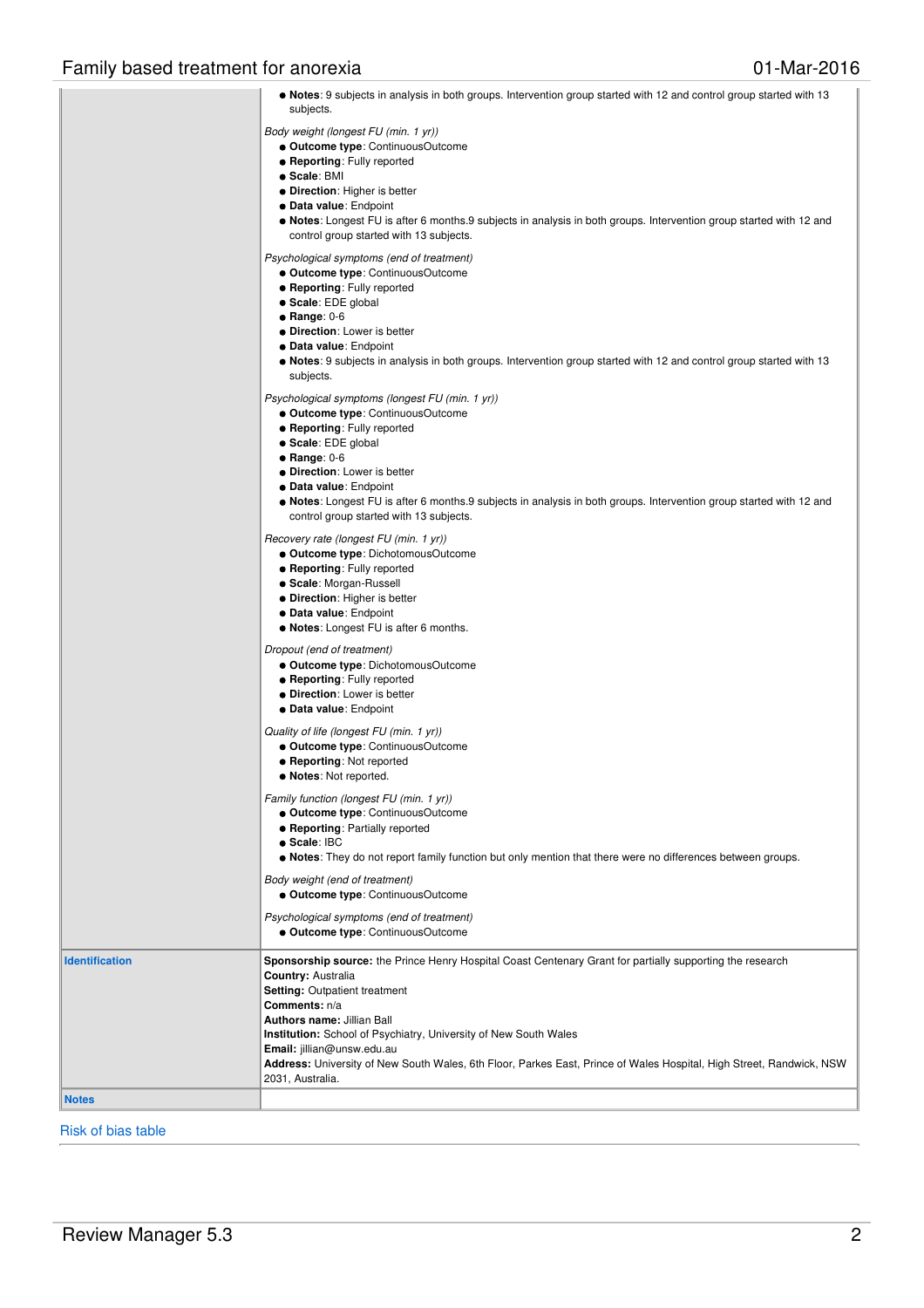# Family based treatment for anorexia **contact and the Contact Contact Contact Contact Contact Contact Contact Contact Contact Contact Contact Contact Contact Contact Contact Contact Contact Contact Contact Contact Contact C**

| <b>Bias</b>                               | Authors'<br>judgement | <b>Support for judgement</b>                                                                                                                                                                                                                                                                           |  |  |  |
|-------------------------------------------|-----------------------|--------------------------------------------------------------------------------------------------------------------------------------------------------------------------------------------------------------------------------------------------------------------------------------------------------|--|--|--|
| <b>Sequence Generation</b>                | Unclear risk          | Judgement Comment: Cochrane                                                                                                                                                                                                                                                                            |  |  |  |
| <b>Allocation concealment</b>             | Unclear risk          | Judgement Comment: Cochrane                                                                                                                                                                                                                                                                            |  |  |  |
| Blinding of participants and<br>personnel | Unclear risk          | Judgement Comment: Cochrane                                                                                                                                                                                                                                                                            |  |  |  |
| <b>Blinding of outcome assessors</b>      | <b>Unclear risk</b>   | Judgement Comment: Cochrane                                                                                                                                                                                                                                                                            |  |  |  |
| Incomplete outcome data                   | High risk             | Judgement Comment: Cochrane: 1. There is not a full description of why people left the intervention in<br>each group.2. There are three hospitalisations but it is unclear fromwhich groups.3. No intention-to-treat<br>(ITT) analysis4. On the main outcome they do compare ITT to completeranalysis. |  |  |  |
| Selective outcome reporting               | High risk             | Judgement Comment: Cochrane: 1. Do not report outcomes from the Eating Conflictsubscale of the<br>Interaction Behaviour Code.2. Authors report that they collect data on both general andfamily functioning,<br>but the data are not reported in a formatthat is usable for analysis.                  |  |  |  |
| Other sources of bias                     | High risk             | Judgement Comment: Cochrane:1. Small sample size2. Baseline imbalance - for sub-type of AN3.<br>Inaccurate with conflict in reporting (state $60\%$ in "good" category but then report N=7 in each group<br>for "good", which is less than 60%)                                                        |  |  |  |

# **Lock 2010**

| <b>Methods</b>       | Study design: Randomized controlled trial<br>Study grouping: Parallel group<br>Open Label:<br><b>Cluster RCT:</b>                                                                                                                                                                                                                                                                                                                                                                                                                                                                                                                                                                                                                                                                                                                                                                                                                                                                                                                                                                                                                                                                                        |  |  |  |  |
|----------------------|----------------------------------------------------------------------------------------------------------------------------------------------------------------------------------------------------------------------------------------------------------------------------------------------------------------------------------------------------------------------------------------------------------------------------------------------------------------------------------------------------------------------------------------------------------------------------------------------------------------------------------------------------------------------------------------------------------------------------------------------------------------------------------------------------------------------------------------------------------------------------------------------------------------------------------------------------------------------------------------------------------------------------------------------------------------------------------------------------------------------------------------------------------------------------------------------------------|--|--|--|--|
| <b>Participants</b>  | <b>Baseline Characteristics</b><br>Intervention<br>• Age: 14.1 $(1.7)$<br>$\bullet$ Sex (% female): 89<br>$\bullet$ BMI/BMI percentile: 7.2 (7.6)<br>• Restrictive Anorexia (% of AN sample): n/a<br>• Duration of illness (months): 12.3 (8.5)<br>• Comorbidity (% of sample): 20<br>• Psychotropic medication (% of sample): 15                                                                                                                                                                                                                                                                                                                                                                                                                                                                                                                                                                                                                                                                                                                                                                                                                                                                        |  |  |  |  |
|                      | Control<br>• Age: $14.7(1.5)$<br>• Sex $%$ female): 93<br>$\bullet$ BMI/BMI percentile: 5.2 (7.55)<br>• Restrictive Anorexia (% of AN sample): n/a<br>• Duration of illness (months): 10.3 (8.7)<br>• Comorbidity (% of sample): 32<br>• Psychotropic medication (% of sample): 18                                                                                                                                                                                                                                                                                                                                                                                                                                                                                                                                                                                                                                                                                                                                                                                                                                                                                                                       |  |  |  |  |
|                      | <b>Included criteria:</b> Participants were eligible if they were between the ages of 12 and 18 years, living with theirparents, or<br>legal guardians, and met the DSM-IV criteria for AN excluding the amenorrheacriterion. Weight thresholds (IBW < 86%) for<br>study entry were calculated using theCDC weight charts, growth curve trajectories and Metropolitan Life<br>charts. Participants meeting the binge eating and purging subtype and adolescents on a stable doseof antidepressant or<br>anxiolytic medications for a period of two months who still met entrycriteria were eligible. Bothadolescent participants and<br>their families were required to be available for the one yeartreatment duration.<br>Excluded criteria: Participants were excluded from the study if there was a currentpsychotic disorder, dependence on<br>drugs or alcohol, physical condition known to influenceeating or weight (e.g. diabetes mellitus, pregnancy), or previous<br>treatment with FBT or AFT.<br>Pretreatment: The subjects in the control group are significantly older than the intervention group. The global EDE score is<br>significantly lower at baseline in the intervention group. |  |  |  |  |
| <b>Interventions</b> | <b>Intervention Characteristics</b><br>Intervention<br>• Description: Family-Based Treatment (FBT) is a 3 phase treatment. In the first phasetherapy is characterized by<br>attempts to absolve the parents from the responsibility of causing the disorder, and by complimenting them on the<br>positive aspects of their parenting. Familiesare encouraged to work out for themselves how best to help restore the<br>weight of their childwith AN. In Phase 2, parents are helped to transition eating and weight control back to<br>theadolescent in an age appropriate manner. The third phase focuses on establishing of ahealthy adolescent<br>relationship with the parents. wereprovided over the one year period.<br>• Manual-based: Yes<br>• Duration (weeks): 52<br>• Number of sessions: 24 one-hour sessions                                                                                                                                                                                                                                                                                                                                                                               |  |  |  |  |
|                      | Control<br>• Description: AFT (originally described by Robin et al., asEgo-Oriented Individual Therapy) posits that individuals with<br>AN manifest ego deficits andconfuse self-control with biological needs. Patients learn to identify and define<br>theiremotions, and later, to tolerate affective states rather than numbing themselves withstarvation.<br>• Manual-based: Yes<br>• Duration (weeks): 52<br>• Number of sessions: 32 forty-five-minute sessions (same numbers of contact hours as FBT). Up to eight sessions in<br>parallel with parents alone.                                                                                                                                                                                                                                                                                                                                                                                                                                                                                                                                                                                                                                   |  |  |  |  |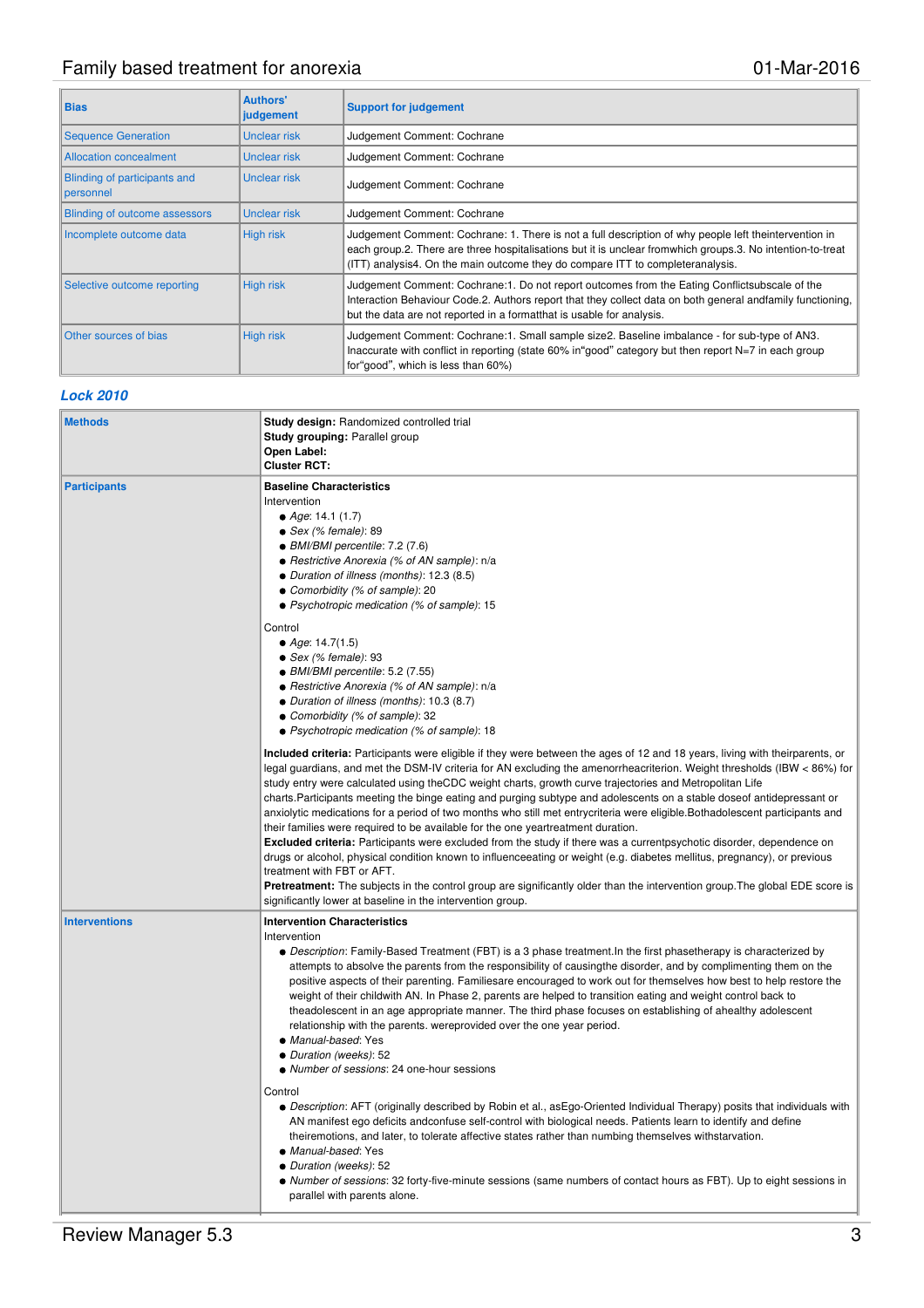# Family based treatment for anorexia **contract to the example of the COS** 01-Mar-2016

| <b>Outcomes</b>       | ED behavior (end of treatment)<br><b>. Outcome type: ContinuousOutcome</b>                                                                                                                                                                                                                                                                                                                                                                                                                                                                                                                |  |  |  |  |  |
|-----------------------|-------------------------------------------------------------------------------------------------------------------------------------------------------------------------------------------------------------------------------------------------------------------------------------------------------------------------------------------------------------------------------------------------------------------------------------------------------------------------------------------------------------------------------------------------------------------------------------------|--|--|--|--|--|
|                       | ED behavior (longest FU (min. 1 yr))<br>• Outcome type: ContinuousOutcome                                                                                                                                                                                                                                                                                                                                                                                                                                                                                                                 |  |  |  |  |  |
|                       | Body weight (end of treatment)<br>· Outcome type: ContinuousOutcome<br>• Reporting: Fully reported<br>• Scale: BMI percentile<br>$\bullet$ Range: 0-100<br>• Direction: Higher is better<br>· Data value: Endpoint                                                                                                                                                                                                                                                                                                                                                                        |  |  |  |  |  |
|                       | Body weight (longest FU (min. 1 yr))<br>• Outcome type: ContinuousOutcome<br>• Reporting: Fully reported<br>• Scale: % expected body weight<br>• Direction: Higher is better<br>· Data value: Endpoint                                                                                                                                                                                                                                                                                                                                                                                    |  |  |  |  |  |
|                       | Psychological symptoms (end of treatment)<br>· Outcome type: ContinuousOutcome<br>• Reporting: Fully reported<br>• Scale: EDE global<br>$\bullet$ Range: 0-6<br>• Direction: Lower is better<br>· Data value: Endpoint                                                                                                                                                                                                                                                                                                                                                                    |  |  |  |  |  |
|                       | Psychological symptoms (longest FU (min. 1 yr))<br>• Outcome type: ContinuousOutcome                                                                                                                                                                                                                                                                                                                                                                                                                                                                                                      |  |  |  |  |  |
|                       | Recovery rate (longest FU (min. 1 yr))<br>• Outcome type: DichotomousOutcome                                                                                                                                                                                                                                                                                                                                                                                                                                                                                                              |  |  |  |  |  |
|                       | Dropout (end of treatment)<br>• Outcome type: DichotomousOutcome                                                                                                                                                                                                                                                                                                                                                                                                                                                                                                                          |  |  |  |  |  |
|                       | Quality of life (longest FU (min. 1 yr))<br>• Outcome type: ContinuousOutcome                                                                                                                                                                                                                                                                                                                                                                                                                                                                                                             |  |  |  |  |  |
|                       | Family function (longest FU (min. 1 yr))<br>• Outcome type: ContinuousOutcome                                                                                                                                                                                                                                                                                                                                                                                                                                                                                                             |  |  |  |  |  |
| <b>Identification</b> | Sponsorship source: Funding support for this study was provided by NIH grant R01-MH-070621 to Dr. Lock and NIH<br>grant R01-MH-070620 to Dr. Le Grange.<br><b>Country: USA</b><br><b>Setting:</b> Outpatient. Stanford University and The University of Chicago<br><b>Comments: None</b><br><b>Authors name: James Lock</b><br>Institution: Department of Psychiatry and Behavioral Sciences, Stanford University School of Medicine<br>Email: jimlock@stanford.edu<br>Address: Department of Psychiatry and Behavioral Sciences, Stanford University School of Medicine, 401Quarry Road, |  |  |  |  |  |
| <b>Notes</b>          | Stanford, CA 94305<br>Louise Linde on 04/02/2016 00:44                                                                                                                                                                                                                                                                                                                                                                                                                                                                                                                                    |  |  |  |  |  |
|                       | Population<br>FBT er intervention og AFT er kontrol. Restriktiv AN % ikke opgivet.                                                                                                                                                                                                                                                                                                                                                                                                                                                                                                        |  |  |  |  |  |
|                       | Louise Linde on 04/02/2016 03:24<br><b>Outcomes</b><br>Kropsvægt er ved EOT opgivet som BMI percentil for alder og køn. Kropsvægt ved længste follow-up er angivet i %EBW                                                                                                                                                                                                                                                                                                                                                                                                                 |  |  |  |  |  |
|                       | Nkr 46 Anoreksi on 11/02/2016 03:50<br><b>Outcomes</b>                                                                                                                                                                                                                                                                                                                                                                                                                                                                                                                                    |  |  |  |  |  |
|                       | EOT er baseline-adjusted scores.                                                                                                                                                                                                                                                                                                                                                                                                                                                                                                                                                          |  |  |  |  |  |

## Risk of bias table

| <b>Bias</b>                                             | <b>Authors'</b><br>judgement | <b>Support for judgement</b>                                                                                                                                                                          |  |  |  |
|---------------------------------------------------------|------------------------------|-------------------------------------------------------------------------------------------------------------------------------------------------------------------------------------------------------|--|--|--|
| Sequence Generation                                     | Low risk                     | Judgement Comment: Efron's biased coin design was used to balance treatmentwithin sites.                                                                                                              |  |  |  |
| Allocation concealment                                  | Low risk                     | Judgement Comment: Randomization was performed separately for each site by a biostatistician in the<br>Data and Coordinating Center (DCC) under independent management from either intervention site. |  |  |  |
| <b>Blinding of participants and</b><br><b>Dersonnel</b> | High risk                    |                                                                                                                                                                                                       |  |  |  |
| <b>Blinding of outcome assessors</b>                    | Low risk                     | Judgement Comment: Independent assessors not involved in treatment delivery conducted all<br>assessments.                                                                                             |  |  |  |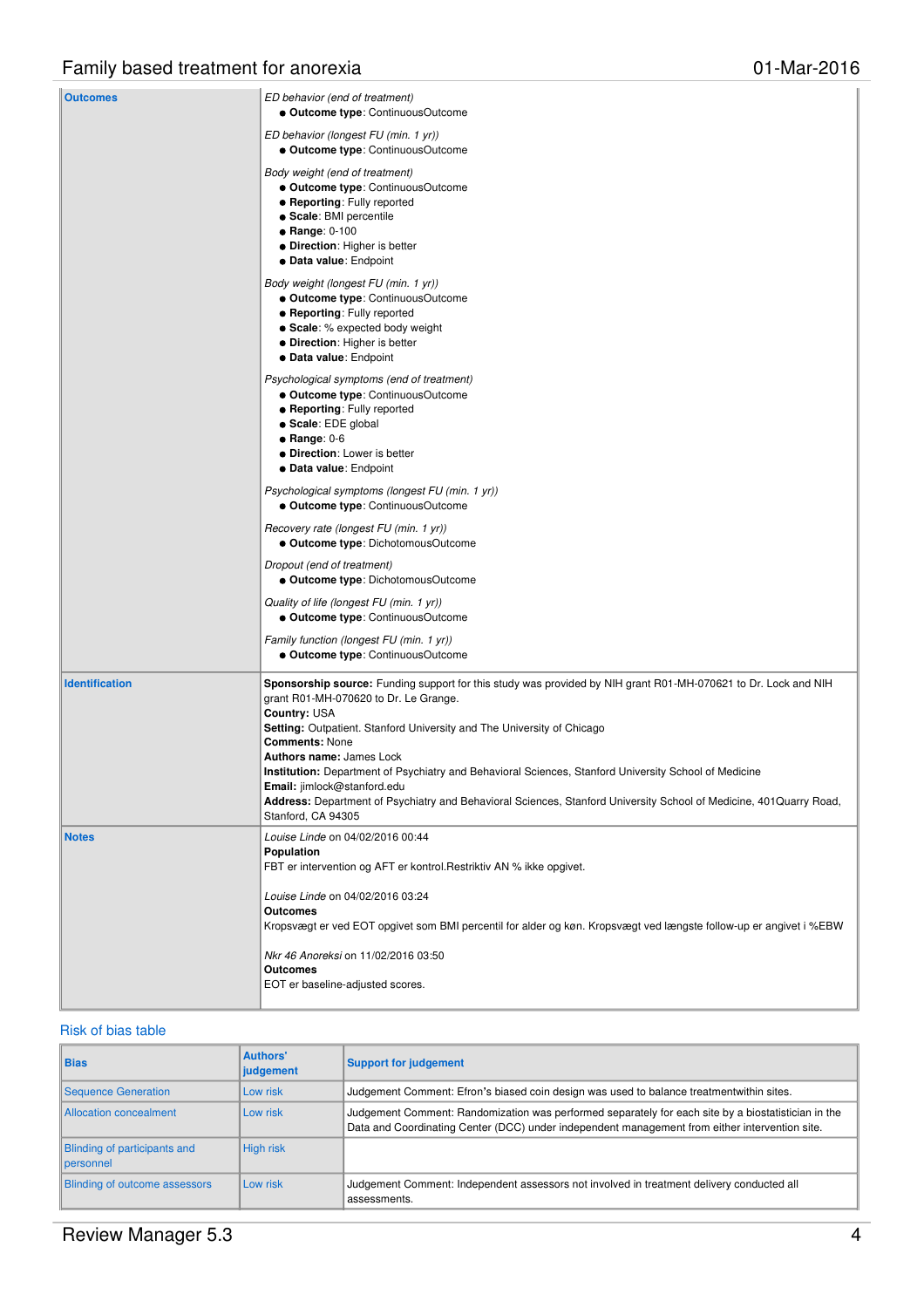# Family based treatment for anorexia **contract the example of the COS** 01-Mar-2016

| Incomplete outcome data     | High risk | Judgement Comment: There is not a full description of why people left the intervention in each group.<br>More than 30% of the participants in one group is hospitalized during the trial and only 15 % from the<br>other group. Only intention-to-treat (ITT) analysis on main outcome. There was a significant difference in<br>assessment follow-up rates between the two intervention sites at all time points |  |
|-----------------------------|-----------|-------------------------------------------------------------------------------------------------------------------------------------------------------------------------------------------------------------------------------------------------------------------------------------------------------------------------------------------------------------------------------------------------------------------|--|
| Selective outcome reporting | High risk | Judgement Comment: The main article does not report all assessment tools. Smaller articles on the same<br>sample report other measures.                                                                                                                                                                                                                                                                           |  |
| Other sources of bias       | High risk | Judgement Comment: Baseline imbalance: younger group in FBT and lower EDE than AFT. Not certain<br>why/when the N's change when reporting % of hospitalizations and remission.                                                                                                                                                                                                                                    |  |

### **Robin 1999**

| <b>Methods</b>       | <b>Study design: Randomized controlled trial</b><br><b>Study grouping: Parallel group</b><br>Open Label:                                                                                                                                                                                                                                                                                                                                                                                                                                                                                                                                                                                                            |  |  |  |
|----------------------|---------------------------------------------------------------------------------------------------------------------------------------------------------------------------------------------------------------------------------------------------------------------------------------------------------------------------------------------------------------------------------------------------------------------------------------------------------------------------------------------------------------------------------------------------------------------------------------------------------------------------------------------------------------------------------------------------------------------|--|--|--|
| <b>Participants</b>  | <b>Cluster RCT:</b><br><b>Baseline Characteristics</b><br>Intervention<br>$\bullet$ Age: 14.9<br>$\bullet$ Sex (% female): 100<br>$\bullet$ BMI: 15.0 (1.4)<br>• Restrictive Anorexia (% of AN sample): 100<br>• Duration of illness (months): <12<br>• Comorbidity (% of sample): Total: 54 % mood disorder, 13 % anxiety disorder<br>• Psychotropic medication (% of sample): no info<br>Control<br>• Age: 13.4<br>$\bullet$ Sex (% female): 100<br>$\bullet$ <i>BMI</i> : 16.3 (2.8)<br>• Restrictive Anorexia (% of AN sample): 100<br>• Duration of illness (months): <12<br>• Comorbidity (% of sample): Total: 54 % mood disorder, 13 % anxiety disorder<br>• Psychotropic medication (% of sample): no info |  |  |  |
|                      | <b>Included criteria:</b> Female adolescents aged 11 to 20 meeting DSM-III-R criteria for anorexia nervosa and residing at<br>home with one or both parents.<br><b>Excluded criteria: None stated.</b><br><b>Pretreatment:</b> mean age for EOIT group was significantly younger than the mean age for the BFST group.                                                                                                                                                                                                                                                                                                                                                                                              |  |  |  |
| <b>Interventions</b> | <b>Intervention Characteristics</b><br>Intervention<br>• Description: Behavioral family systems. Description in the report similar to Family based therapy including all three<br>phases.<br>• Manual-based: yes<br>• Duration (weeks): mean 68.4<br>• Number of sessions: app. mean 51<br>Control<br>• Description: Ego oriented individual therapy. Aimed to build ego strength, autonomy and insight. Parents also met with<br>therapistsbimonthly.<br>• Manual-based: yes<br>• Duration (weeks): mean 68.4<br>• Number of sessions: app. mean 51                                                                                                                                                                |  |  |  |
| <b>Outcomes</b>      | ED behavior (end of treatment)<br>· Outcome type: ContinuousOutcome<br>ED behavior (longest FU (min. 1 yr))<br>• Outcome type: ContinuousOutcome<br>Body weight (end of treatment)<br>· Outcome type: ContinuousOutcome<br>• Reporting: Fully reported<br>• Scale: BMI<br>• Direction: Higher is better<br>· Data value: Endpoint<br>Body weight (longest FU (min. 1 yr))<br>• Outcome type: ContinuousOutcome<br>Psychological symptoms (end of treatment)<br>• Outcome type: ContinuousOutcome<br><b>• Reporting: Fully reported</b><br>· Scale: EAT-teen<br>• Direction: Lower is better<br>· Data value: Endpoint<br>Psychological symptoms (longest FU (min. 1 yr))<br>· Outcome type: ContinuousOutcome       |  |  |  |
| Review Manager 5.3   | 5                                                                                                                                                                                                                                                                                                                                                                                                                                                                                                                                                                                                                                                                                                                   |  |  |  |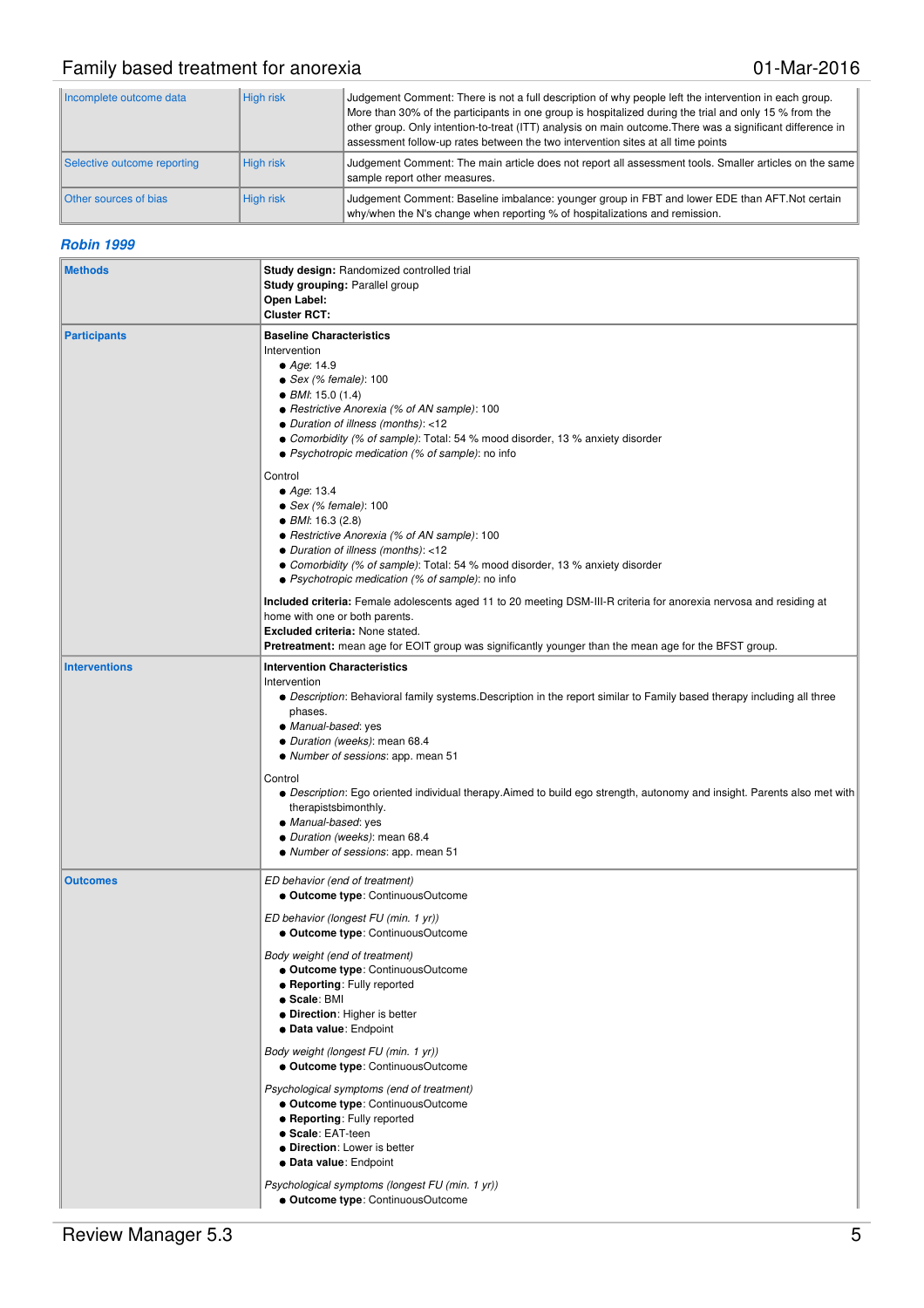# Family based treatment for anorexia **contract to the example of the COS** 01-Mar-2016

|                       | <b>• Reporting: Fully reported</b><br>• Scale: EAT-teen<br>• Direction: Lower is better<br>· Data value: Endpoint                                                                                                                                                                                                                                                          |
|-----------------------|----------------------------------------------------------------------------------------------------------------------------------------------------------------------------------------------------------------------------------------------------------------------------------------------------------------------------------------------------------------------------|
|                       | Recovery rate (longest FU (min. 1 yr))<br>· Outcome type: DichotomousOutcome                                                                                                                                                                                                                                                                                               |
|                       | Dropout (end of treatment)<br><b>. Outcome type: DichotomousOutcome</b>                                                                                                                                                                                                                                                                                                    |
|                       | Quality of life (longest FU (min. 1 yr))<br><b>. Outcome type: ContinuousOutcome</b>                                                                                                                                                                                                                                                                                       |
|                       | Family function (longest FU (min. 1 yr))<br><b>. Outcome type: ContinuousOutcome</b><br><b>• Reporting: Fully reported</b><br>· Scale: Parent Adolescent Relationship Questionnaire<br>• Direction: Lower is better<br>· Data value: Endpoint<br>· Notes: FU after 1 year                                                                                                  |
| <b>Identification</b> | Sponsorship source: Partial support from NIMH grant<br>Country: USA<br><b>Setting: Outpatient</b><br><b>Comments: None</b><br>Authors name: Arthur L. Robin<br>Institution: Child psychiatry and psychology department, Children's hospital of Michigan<br>Email: arobin@med.wayne.edu<br>Address: Children's Hospital of Michigan, 3901 Beaubien Blvd., Detroit, M1 48201 |
| <b>Notes</b>          | Louise Klokker Madsen on 05/02/2016 02:11<br>Population<br>Co-morbidity, whole sample: 54% mood disorder, 13% anxiety. Weight, I: 86.5 pounds, C: 86.8 poundsHeight, I: 63 inches,<br>C: 61 inches<br>Louise Klokker Madsen on 05/02/2016 03:20<br><b>Outcomes</b><br>ED behavior measured by EAT, Teen                                                                    |
|                       |                                                                                                                                                                                                                                                                                                                                                                            |

### Risk of bias table

| <b>Bias</b>                               | <b>Authors'</b><br>judgement | <b>Support for judgement</b>                                                                                                                                                                                                                                                                                                                                                                                                                                                                                                                                                                                                                                                                                                      |  |  |  |
|-------------------------------------------|------------------------------|-----------------------------------------------------------------------------------------------------------------------------------------------------------------------------------------------------------------------------------------------------------------------------------------------------------------------------------------------------------------------------------------------------------------------------------------------------------------------------------------------------------------------------------------------------------------------------------------------------------------------------------------------------------------------------------------------------------------------------------|--|--|--|
| <b>Sequence Generation</b>                | Low risk                     | Judgement Comment: Cochrane:Correspondence from author stated 'coin tossing' was used                                                                                                                                                                                                                                                                                                                                                                                                                                                                                                                                                                                                                                             |  |  |  |
| <b>Allocation concealment</b>             | <b>Unclear risk</b>          | Judgement Comment: Cochrane:Correspondence from author suggested concealment was notpossible,<br>however, this was followed by a description of blinding                                                                                                                                                                                                                                                                                                                                                                                                                                                                                                                                                                          |  |  |  |
| Blinding of participants and<br>personnel | High risk                    | Judgement Comment: Cochrane:Correspondence from author stated that this was no possibleexcept for<br>those coding the family interactions                                                                                                                                                                                                                                                                                                                                                                                                                                                                                                                                                                                         |  |  |  |
| <b>Blinding of outcome assessors</b>      | High risk                    | Judgement Comment: Cochrane:Correspondence from author stated that this was no possibleexcept for<br>those coding the family interactions                                                                                                                                                                                                                                                                                                                                                                                                                                                                                                                                                                                         |  |  |  |
| Incomplete outcome data                   | High risk                    | Judgement Comment: Cochrane:1. From the text of the paper, data for dropouts not reportedor analysed.<br>There appear to be 7 dropouts from the tables butit is unclear from the description of numbers and<br>reasons inthe text.2. Correspondance from the author suggested 1 out of 20dropped out from the family<br>therapy group during intervention and 4 out of 21 dropped out from the individual psychotherapy group.<br>Dropouts by follow-up reported as 5 outof 20 for the family therapy group and 6 out of 21 from<br>theindividual psychotherapy group.3. Intention-to-treat data not provided nor analysed inpaper.                                                                                               |  |  |  |
| Selective outcome reporting               | High risk                    | Judgement Comment: Cochrane:1. Measures taken and reported in earlier papers (1995;BSQ and EDI<br>BD) not reported in later paper. Family conflictnot reported in 1999 paper. 1994 paper mentions body<br>shapequestionnaire, EDI and EAT however not reported in the 1999 paper. Authors do report on every<br>measure described in the methods section in the 1999 paper.2. Report on within group changes for many<br>outcomes3. Authors report that they collect data on dropouts, but thedata are not reported in a format that<br>is usable for analysis                                                                                                                                                                    |  |  |  |
| Other sources of bias                     | <b>High risk</b>             | Judgement Comment: Cochrane:1. (1999 paper) Imbalance at the commencement oftreatment:11 pts<br>from BFST and 5 pts from EOIT werehospitalized for refeeding. Duration of stay not specified bygroup, or<br>for all patients2. Uneven treatment duration - not standardised and notreported for all groups3.<br>Uneven/inconsistent N's for most measures with noexplanation of why N's vary across measures4.<br>Baseline imbalances: mean age in EOIT Groupsignificantly younger; difference in EAT scores and BDI<br>scoreswith the BFST group in the clinical range on the BDI and the EOIT group not in the clinical range5.<br>No reporting of between group differences6. Randomised before final assessment for inclusion |  |  |  |

Footnotes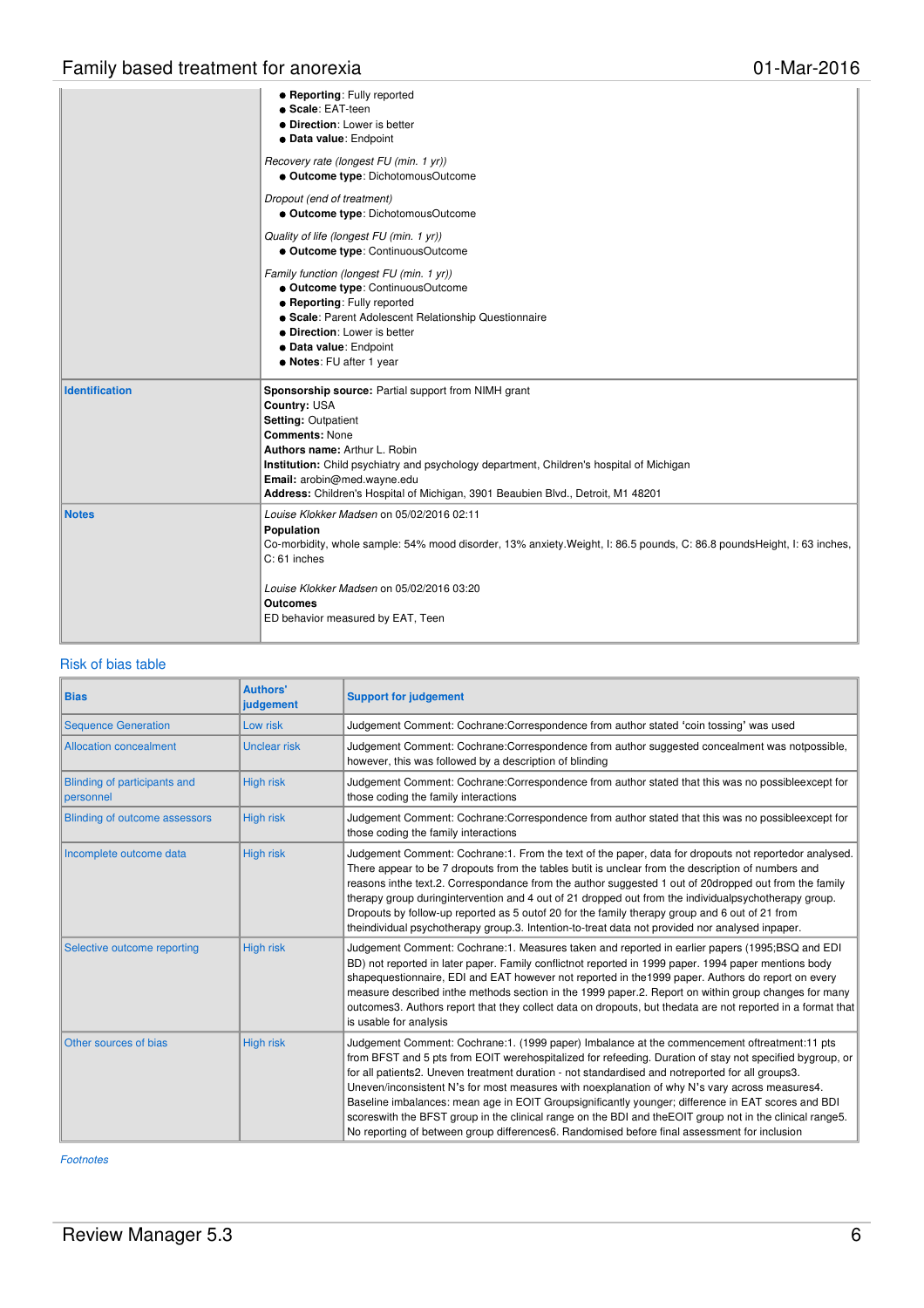# Family based treatment for anorexia example of the control of the 101-Mar-2016

# **Characteristics of excluded studies**

| <b>Agras 2014</b>           |                          |
|-----------------------------|--------------------------|
| <b>Reason for exclusion</b> | Wrong comparator         |
| Bachar 1999                 |                          |
| <b>Reason for exclusion</b> | Wrong intervention       |
| <b>Brownstone 2012</b>      |                          |
| <b>Reason for exclusion</b> | Wrong outcomes           |
| <b>Chen 2010</b>            |                          |
| <b>Reason for exclusion</b> | Wrong study design       |
| <b>Couturier 2010</b>       |                          |
| <b>Reason for exclusion</b> | Wrong study design       |
| <b>Crisp 1991</b>           |                          |
| <b>Reason for exclusion</b> | Wrong intervention       |
| <b>Doyle 2010</b>           |                          |
| <b>Reason for exclusion</b> | Wrong study design       |
| <b>Eisler 2000</b>          |                          |
| <b>Reason for exclusion</b> | Wrong comparator         |
| Eisler 2000a                |                          |
| <b>Reason for exclusion</b> | Wrong comparator         |
| <b>Fisher 2010</b>          |                          |
| <b>Reason for exclusion</b> | Wrong study design       |
| <b>Geist 2000</b>           |                          |
| <b>Reason for exclusion</b> | Wrong comparator         |
| Godart 2012                 |                          |
| <b>Reason for exclusion</b> | Wrong patient population |
| Le 1992                     |                          |
| <b>Reason for exclusion</b> | Wrong comparator         |
| LeGrange 2005               |                          |
| <b>Reason for exclusion</b> | Wrong study design       |
| leGrange 2005               |                          |
| <b>Reason for exclusion</b> | Wrong study design       |
| <b>LeGrange 2012</b>        |                          |
| <b>Reason for exclusion</b> | Wrong outcomes           |
| <b>Lock 2005</b>            |                          |
| <b>Reason for exclusion</b> | Wrong outcomes           |
| <b>Lock 2005a</b>           |                          |
| <b>Reason for exclusion</b> | Wrong comparator         |
| <b>McIntosh 2005</b>        |                          |
| <b>Reason for exclusion</b> | Wrong intervention       |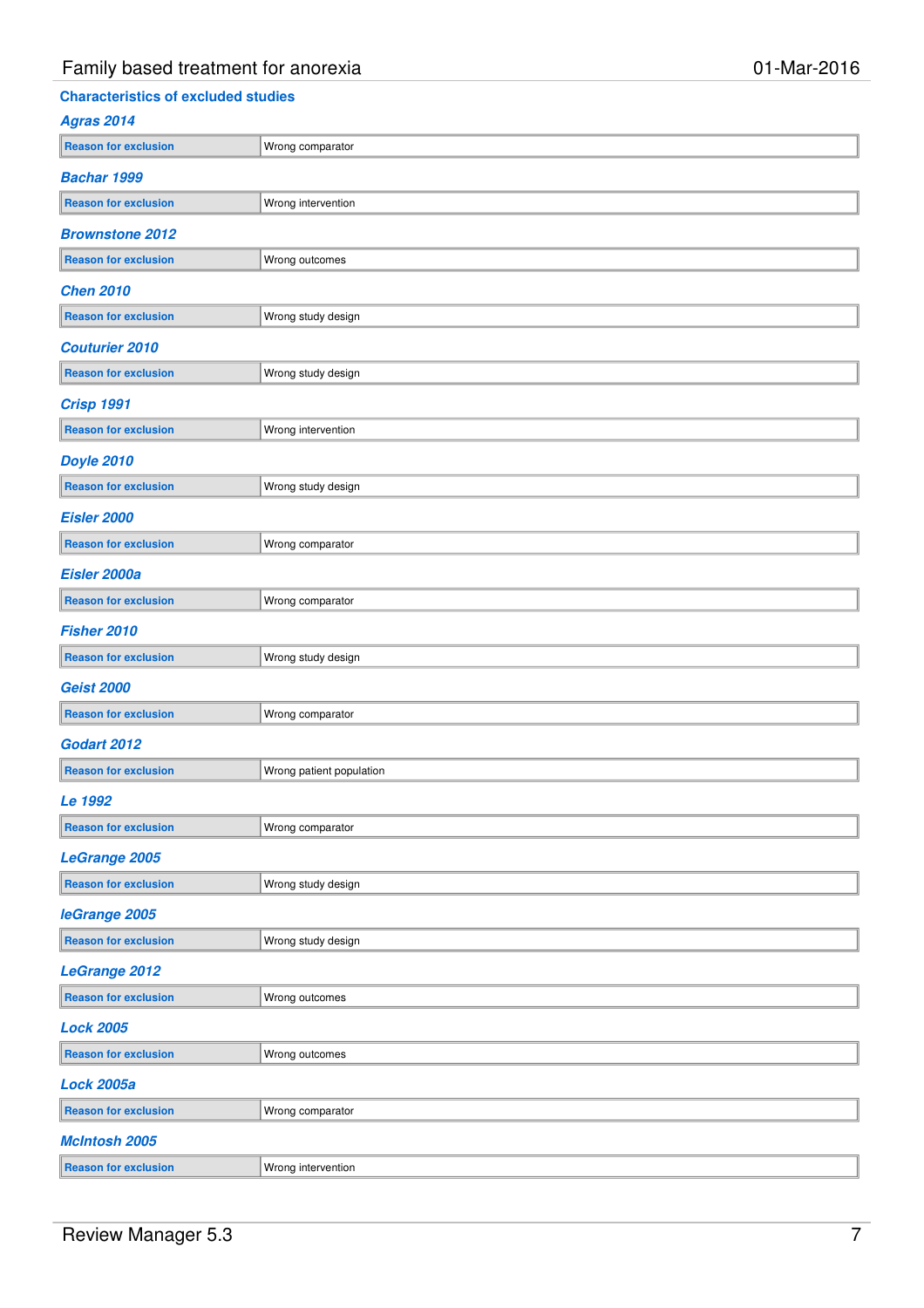#### **Rhodes 2008**

**Reason for exclusion** Wrong comparator

#### **Russell 1987**

**Reason for exclusion Wrong patient population** 

Footnotes

### **Characteristics of studies awaiting classification**

Footnotes

#### **Characteristics of ongoing studies**

Footnotes

# **Summary of findings tables**

### **Additional tables**

### **References to studies**

#### **Included studies**

#### **Ball 2004**

Ball,J.; Mitchell,P.. A randomized controlled study of cognitive behavior therapy and behavioral family therapy for anorexia nervosa patients.. Brunner-Mazel Eating Disorders Monograph Series 2004;12(4):303-314. [DOI: 10.1080/10640260490521389]

#### **Lock 2010**

Ciao AC; Accurso EC; Fitzsimmons-Craft EE; Lock J; Le Grange D. Family functioning in two treatments for adolescent anorexia nervosa. International journal of eating disorders 2015;48(1):81-90. [DOI: http://dx.doi.org/10.1002/eat.22314]

Le Grange,Daniel; Lock,James; Accurso,Erin C.; Agras,W. Stewart; Darcy,Alison; Forsberg,Sarah; Bryson,Susan W.. Relapse from remission at two- to four-year follow-up in two treatments for adolescent anorexia nervosa.. Journal of the American Academy of Child & Adolescent Psychiatry 2014;53(11):1162-1167. [DOI: 10.1016/j.jaac.2014.07.014]

Lock,J.; Le Grange,D.; Agras,W. S.; Moye,A.; Bryson,S. W.; Jo,B.. Randomized clinical trial comparing family-based treatment with adolescent-focused individual therapy for adolescents with anorexia nervosa.. Archives of General Psychiatry 2010;67(10):1025-1032. [DOI: 10.1001/archgenpsychiatry.2010.128]

#### **Robin 1999**

Robin, A. L.; Siegel, P. T.; Moye, A. W.; Gilroy, M.; Dennis, A. B.; Sikand, A.. A controlled comparison of family versus individual therapy for adolescents with anorexia nervosa. Journal of the American Academy of Child and Adolescent Psychiatry 1999;38(12):1482-9. [DOI: 10.1097/00004583-199912000-00008]

#### **Excluded studies**

#### **Agras 2014**

Agras,W. Stewart; Lock,James; Brandt,Harry; Bryson,Susan W.; Dodge,Elizabeth; Halmi,Katherine A.; Jo,Booil; Johnson,Craig; Kaye,Walter; Wilfley,Denise; Woodside,Blake. Comparison of 2 family therapies for adolescent anorexia nervosa: A randomized parallel trial.. JAMA Psychiatry 2014;71(11):1279-1286. [DOI: http://dx.doi.org/10.1001/jamapsychiatry.2014.1025]

#### **Bachar 1999**

Bachar, E.; Latzer, Y.; Kreitler, S.; Berry, E. M.. Empirical comparison of two psychological therapies. Self psychology and cognitive orientation in the treatment of anorexia and bulimia. The Journal of psychotherapy practice and research 1999;8(2):115-128. [DOI: ]

#### **Brownstone 2012**

Brownstone,Lisa; Anderson,Kristen; Beenhakker,Judy; Lock,James; Le Grange,Daniel. Recruitment and retention in an adolescent anorexia nervosa treatment trial. International Journal of Eating Disorders 2012;45(6):812-815. [DOI: 10.1002/eat.22010]

#### **Chen 2010**

Chen,E. Y.; Le Grange,D.; Doyle,A. C.; Zaitsoff,S.; Doyle,P.; Roehrig,J. P.; Washington,B.. A case series of family-based therapy for weight restoration in young adults with anorexia nervosa.. Journal of Contemporary Psychotherapy 2010;40(4):219-224. [DOI: ]

#### **Couturier 2010**

Couturier,J.; Isserlin,L.; Lock,J.. Family-based treatment for adolescents with anorexia nervosa: a dissemination study.. Brunner-Mazel Eating Disorders Monograph Series 2010;18(3):199-209. [DOI: http://dx.doi.org/10.1080/10640261003719443]

#### **Crisp 1991**

Crisp AH.; Norton K.; Gowers S.; Halek C.; Bowyer C.; Yeldham D.; Levett G.; Bhat A.. A controlled study of the effect of therapies aimed at adolescent and family psychopathology in anorexia nervosa.. The British journal of psychiatry : the journal of mental science 1991;159:325-33. [DOI: 10.1192/bjp.159.3.325]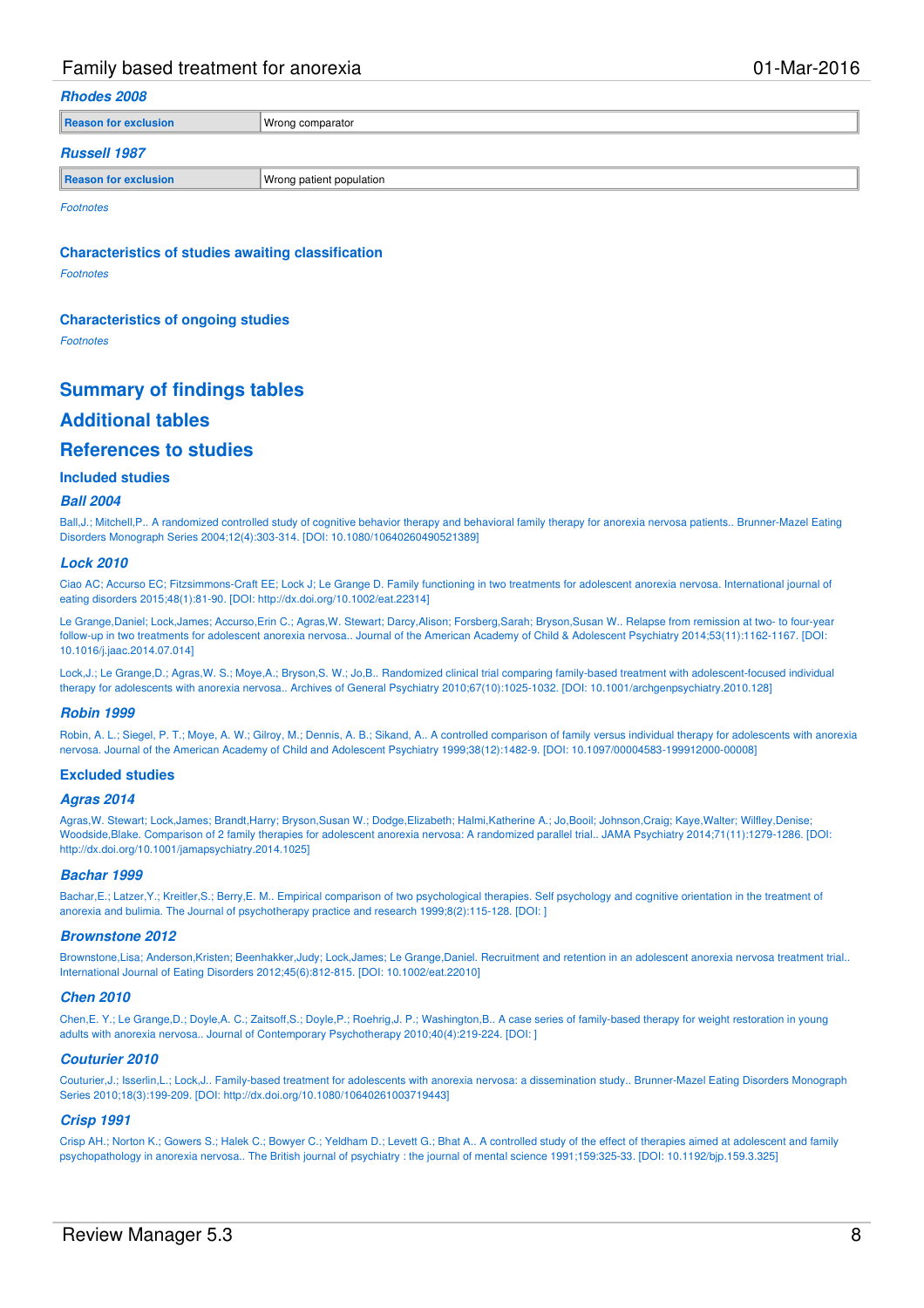#### **Doyle 2010**

Doyle,P. M.; Le Grange,D.; Loeb,K.; Doyle,A. C.; Crosby,R. D.. Early response to family-based treatment for adolescent anorexia nervosa.. International Journal of Eating Disorders 2010;43(7):659-662. [DOI: 10.1002/eat.20764 [doi]]

#### **Eisler 2000**

Eisler,I.; Simic,M.; Russell,G. F.; Dare,C.. A randomised controlled treatment trial of two forms of family therapy in adolescent anorexia nervosa: a five-year follow-up.. Journal of Child Psychology & Psychiatry & Allied Disciplines 2007;48(6):552-560. [DOI: 10.1111/j.1469-7610.2007.01726.x]

#### **Eisler 2000a**

Eisler, I.; Dare, C.; Hodes, M.; Russell, G.; Dodge, E.; Grange, D.. Family therapy for adolescent anorexia nervosa: the results of a controlled comparison of two family interventions. Journal of child psychology and psychiatry, and allied disciplines 2000;41(6):727-36. [DOI: ]

#### **Fisher 2010**

Fisher,C. A.; Hetrick,S. E.; Rushford,N.. Family therapy for anorexia nervosa. The Cochrane database of systematic reviews 2010;(4):CD004780. doi(4):CD004780. [DOI: 10.1002/14651858.CD004780.pub2 [doi]]

#### **Geist 2000**

Geist, R.; Heinmaa, M.; Stephens, D.; Davis, R.; Katzman, D. K.. Comparison of family therapy and family group psychoeducation in adolescents with anorexia nervosa. Canadian Journal of Psychiatry - Revue Canadienne de Psychiatrie 2000;45(2):173-8. [DOI: ]

#### **Godart 2012**

Godart,Nathalie; Berthoz,Sylvie; Curt,Florence; Perdereau,Fabienne; Rein,Zoe; Wallier,Jenny; Horreard,AnneSophie; Kaganski,Irene; Lucet,Rejane; Atger,Frederic; Corcos,Maurice; Fermanian,Jacques; Falissard,Bruno; Flament,Martine; Eisler,Ivan; Jeammet,Philippe. A randomized controlled trial of adjunctive family therapy and treatment as usual following inpatient treatment for anorexia nervosa adolescents.. PLoS ONE 2012;7(1):Art e28249-9. [DOI: 10.1371/journal.pone.0028249 [doi]]

#### **Le 1992**

Le, G. D.; Eisler, I.; Dare, C.; Russell, G. F. M.. Evaluation of family treatments in adolescent anorexia nervosa: A pilot study. Int. J. Eating Disord. 1992;12(4):347-57. [DOI: ]

#### **leGrange 2005**

le Grange,Daniel; Lock,James. The Dearth of Psychological Treatment Studies for Anorexia Nervosa.. International Journal of Eating Disorders 2005;37(2):79-91. [DOI: 10.1002/eat.20085 [doi]]

#### **LeGrange 2005**

Le Grange,D.; Binford,R.; Loeb,K. L.. Manualized family-based treatment for anorexia nervosa: a case series.. Journal of the American Academy of Child & Adolescent Psychiatry 2005;44(1):41-46. [DOI: S0890-8567(09)61340-X [pii]]

#### **LeGrange 2012**

Le Grange,D.; Lock,J.; Agras,W. S.; Moye,A.; Bryson,S. W.; Jo,B.; Kraemer,H. C.. Moderators and mediators of remission in family-based treatment and adolescent focused therapy for anorexia nervosa.. Behaviour Research & Therapy 2012;50(2):85-92. [DOI: http://dx.doi.org/10.1016/j.brat.2011.11.003]

#### **Lock 2005**

Lock,J.; Gowers,S.. Effective interventions for adolescents with anorexia nervosa.. Journal of Mental Health 2005;14(6):599-610. [DOI: http://dx.doi.org/10.1080/09638230500400324]

#### **Lock 2005a**

Lock,J.; Agras,W. S.; Bryson,S.; Kraemer,H. C.. A comparison of short- and long-term family therapy for adolescent anorexia nervosa.. Journal of the American Academy of Child & Adolescent Psychiatry 2005;44(7):632-639. [DOI: S0890-8567(09)61652-X [pii]]

#### **McIntosh 2005**

McIntosh,Virginia V. W.; Jordan,Jennifer; Carter,Frances A.; Luty,Suzanne E.; McKenzie,Janice M.; Bulik,Cynthia M.; Frampton,Christopher M. A.; Joyce,Peter R.. Three Psychotherapies for Anorexia Nervosa: A Randomized, Controlled Trial.. The American Journal of Psychiatry 2005;162(4):741-747. [DOI: 162/4/741 [pii]]

#### **Rhodes 2008**

Rhodes, Paul; Baillee, Andrew; Brown, Jac; Madden, Sloane. Can parent-to-parent consultation improve the effectiveness of the Maudsley model of family-based treatment for anorexia nervosa? A randomized control trial. Journal of Family Therapy 2008;30(1):96-108. [DOI: http://dx.doi.org.ez.statsbiblioteket.dk:2048/10.1111/j.1467-6427.2008.00418.x]

#### **Russell 1987**

Russell, G. F.; Szmukler, G. I.; Dare, C.; Eisler, I.. An evaluation of family therapy in anorexia nervosa and bulimia nervosa. Arch Gen Psychiatry 1987;44(12):1047-56. [DOI: ]

#### **Studies awaiting classification**

#### **Ongoing studies**

#### **Other references**

#### **Additional references**

**Other published versions of this review**

**Classification pending references**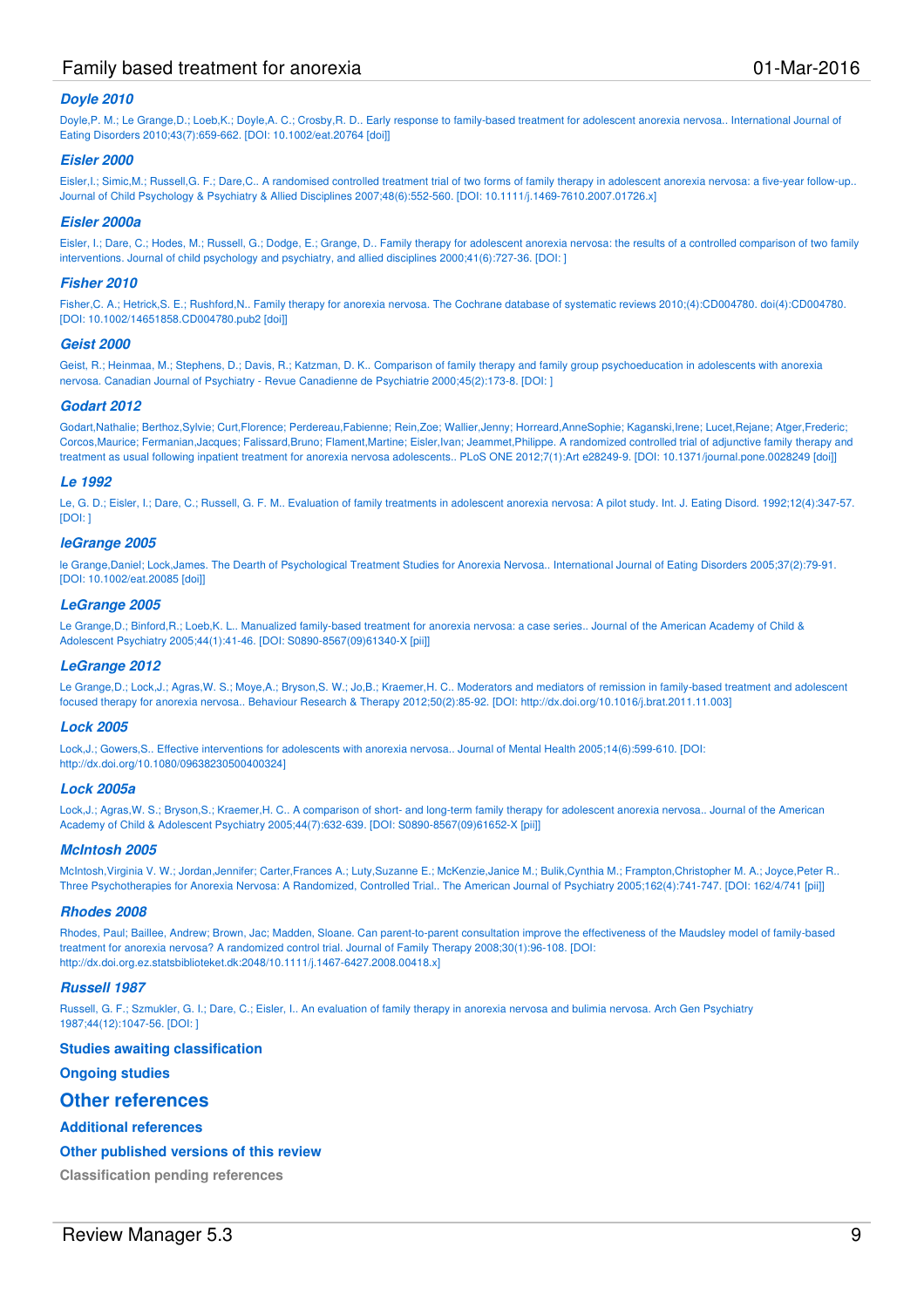# **Data and analyses**

### **1 Intervention vs Control**

| <b>Outcome or Subgroup</b>                            | <b>Studies</b> | <b>Participants</b> | <b>Statistical Method</b>                 | <b>Effect Estimate</b>       |
|-------------------------------------------------------|----------------|---------------------|-------------------------------------------|------------------------------|
| 1.1 ED behavior (end of treatment)                    | 0              | $\mathbf{0}$        | Mean Difference (IV, Fixed, 95% CI)       | Not estimable                |
| 1.2 ED behavior (longest FU (min. 1 yr))              | 0              | $\mathbf{0}$        | Mean Difference (IV, Fixed, 95% CI)       | Not estimable                |
| 1.3 Body weight (end of treatment)                    | 3              | 157                 | Std. Mean Difference (IV, Random, 95% CI) | $-1.18$ [ $-2.96, 0.60$ ]    |
| 1.3.1 BMI                                             | $\overline{2}$ | 54                  | Std. Mean Difference (IV, Random, 95% CI) | $-0.38$ $[-0.92, 0.16]$      |
| 1.3.2 BMI percentile                                  |                | 103                 | Std. Mean Difference (IV, Random, 95% CI) | $-2.84$ $[-3.39, -2.28]$     |
| 1.4 Body weight (longest FU (min. 1 yr, Ball 6m)) 3   |                | 133                 | Std. Mean Difference (IV, Random, 95% CI) | $-0.19$ $[-0.53, 0.16]$      |
| 1.4.1 BMI                                             | $\overline{2}$ | 54                  | Std. Mean Difference (IV, Random, 95% CI) | $-0.38$ $[-0.92, 0.16]$      |
| 1.4.2 expected BMI                                    |                | 79                  | Std. Mean Difference (IV, Random, 95% CI) | $-0.05$ $[-0.50, 0.39]$      |
| 1.5 Psychological symptoms (end of treatment)         | 3              | 156                 | Std. Mean Difference (IV, Random, 95% CI) | $-1.07$ [ $-3.38, 1.24$ ]    |
| 1.5.1 EDE Global                                      | $\overline{2}$ | 121                 | Std. Mean Difference (IV, Random, 95% CI) | $-1.75$ [ $-4.52$ , $1.02$ ] |
| 1.5.2 EAT-teen                                        |                | 35                  | Std. Mean Difference (IV, Random, 95% CI) | $0.27$ [-0.40, 0.94]         |
| 1.6 Psychological symptoms (longest FU (min.<br>1(yr) | 3              | 132                 | Std. Mean Difference (IV, Random, 95% CI) | $-0.09$ $[-0.55, 0.37]$      |
| 1.6.1 EDE Global                                      | $\overline{2}$ | 97                  | Std. Mean Difference (IV, Random, 95% CI) | $-0.30$ $[-0.70, 0.11]$      |
| 1.6.2 EAT-teen                                        |                | 35                  | Std. Mean Difference (IV, Random, 95% CI) | $0.39$ [-0.28, 1.07]         |
| 1.7 Quality of life (longest FU (min. 1 yr))          | 0              | $\bf{0}$            | Mean Difference (IV, Fixed, 95% CI)       | Not estimable                |
| 1.8 Family function (longest FU (min. 1 yr))          |                | 30                  | Mean Difference (IV, Random, 95% CI)      | $0.50$ [-5.19, 6.19]         |
| 1.8.1 PARq                                            |                | 30                  | Mean Difference (IV, Random, 95% CI)      | $0.50$ [-5.19, 6.19]         |
| 1.9 Recovery rate (longest FU (min. 1 yr))            | $\overline{2}$ |                     | Risk Ratio (IV, Random, 95% CI)           | Subtotals only               |
| 1.9.1 Time (final)                                    | $\overline{2}$ | 104                 | Risk Ratio (IV, Random, 95% CI)           | $0.92$ [0.57, 1.49]          |
| 1.10 Dropout (end of treatment)                       | $\overline{2}$ |                     | Risk Ratio (IV, Random, 95% CI)           | Subtotals only               |
| 1.10.1 Time (final)                                   | $\overline{2}$ | 146                 | Risk Ratio (IV, Random, 95% CI)           | 1.69 [0.44, 6.45]            |

# **Figures**

### **Figure 1 (Analysis 1.3)**

|                                                                                                    | Intervention  |     | Control  |             |      |    |                 | Std. Mean Difference          | Std. Mean Difference                 | <b>Risk of Bias</b> |
|----------------------------------------------------------------------------------------------------|---------------|-----|----------|-------------|------|----|-----------------|-------------------------------|--------------------------------------|---------------------|
| <b>Study or Subgroup</b>                                                                           | Mean          |     | SD Total | Mean        |      |    | SD Total Weight | IV, Random, 95% CI            | IV, Random, 95% CI                   | <b>ABCDEFG</b>      |
| 1.3.1 BMI                                                                                          |               |     |          |             |      |    |                 |                               |                                      |                     |
| <b>Ball 2004</b>                                                                                   | $-18.99$ 2.04 |     |          | $9 - 18.73$ | 1.72 | 9  | 32.2%           | $-0.13$ [-1.06, 0.79]         |                                      | 8888 <b>888</b>     |
| <b>Robin 1999</b>                                                                                  | $-19.9$       | 1.9 | 19       | $-18.9$     | 1.9  | 17 | 33.6%           | $-0.51$ $[-1.18, 0.15]$       |                                      | $-171$              |
| Subtotal (95% CI)                                                                                  |               |     | 28       |             |      | 26 | 65.9%           | $-0.38$ [ $-0.92$ , $0.16$ ]  |                                      |                     |
| Heterogeneity: Tau <sup>2</sup> = 0.00; Chi <sup>2</sup> = 0.43, df = 1 (P = 0.51); $P = 0\%$      |               |     |          |             |      |    |                 |                               |                                      |                     |
| Test for overall effect: $Z = 1.39$ (P = 0.16)                                                     |               |     |          |             |      |    |                 |                               |                                      |                     |
|                                                                                                    |               |     |          |             |      |    |                 |                               |                                      |                     |
| 1.3.2 BMI percentile                                                                               |               |     |          |             |      |    |                 |                               |                                      |                     |
| Lock 2010                                                                                          | $-31.4$       | 2.8 | 51       | $-23.4$     | 2.8  | 52 | 34.1%           | $-2.84$ F3.39, $-2.281$       |                                      | 88 <b>88888</b>     |
| Subtotal (95% CI)                                                                                  |               |     | 51       |             |      | 52 | 34.1%           | $-2.84$ [ $-3.39$ , $-2.28$ ] |                                      |                     |
| Heterogeneity: Not applicable                                                                      |               |     |          |             |      |    |                 |                               |                                      |                     |
| Test for overall effect: $Z = 10.06$ (P < 0.00001)                                                 |               |     |          |             |      |    |                 |                               |                                      |                     |
| Total (95% CI)                                                                                     |               |     | 79       |             |      |    | 78 100.0%       | $-1.18$ [ $-2.96$ , $0.60$ ]  |                                      |                     |
| Heterogeneity: Tau <sup>2</sup> = 2.34; Chi <sup>2</sup> = 39.10, df = 2 (P < 0.00001); $P = 95\%$ |               |     |          |             |      |    |                 |                               |                                      |                     |
| Test for overall effect: $Z = 1.30$ (P = 0.19)                                                     |               |     |          |             |      |    |                 |                               | Favours Intervention Favours Control |                     |
| Test for subgroup differences: Chi <sup>2</sup> = 38.66, df = 1 (P < 0.00001), $P = 97.4\%$        |               |     |          |             |      |    |                 |                               |                                      |                     |
| Risk of bias legend                                                                                |               |     |          |             |      |    |                 |                               |                                      |                     |
| (A) Sequence Generation                                                                            |               |     |          |             |      |    |                 |                               |                                      |                     |
| (B) Allocation concealment                                                                         |               |     |          |             |      |    |                 |                               |                                      |                     |
| (C) Blinding of participants and personnel                                                         |               |     |          |             |      |    |                 |                               |                                      |                     |
| (D) Blinding of outcome assessors                                                                  |               |     |          |             |      |    |                 |                               |                                      |                     |
| (E) incomplete outcome data                                                                        |               |     |          |             |      |    |                 |                               |                                      |                     |
| (F) Selective outcome reporting                                                                    |               |     |          |             |      |    |                 |                               |                                      |                     |
| (G) Other sources of bias                                                                          |               |     |          |             |      |    |                 |                               |                                      |                     |

Forest plot of comparison: 1 Intervention vs Control, outcome: 1.3 Body weight (end of treatment).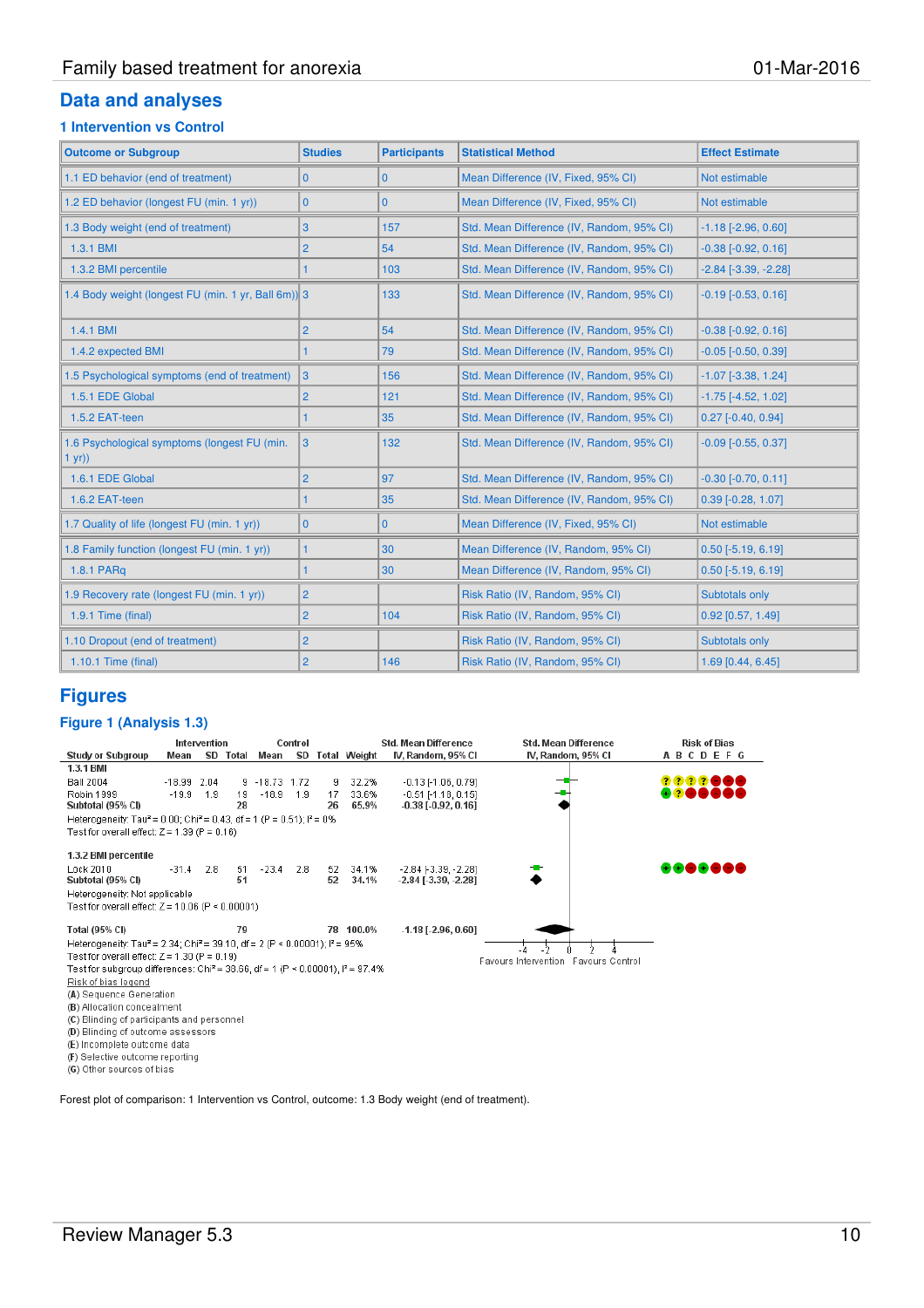### **Figure 2 (Analysis 1.4)**

|                                                                                               | Intervention                               |     | Control |                  |      |    | <b>Std. Mean Difference</b> | <b>Std. Mean Difference</b>  | <b>Risk of Bias</b>                  |                 |  |  |
|-----------------------------------------------------------------------------------------------|--------------------------------------------|-----|---------|------------------|------|----|-----------------------------|------------------------------|--------------------------------------|-----------------|--|--|
| Study or Subgroup                                                                             | Mean                                       | SD. | Total   | Mean             | SD   |    | <b>Total Weight</b>         | IV, Random, 95% CI           | IV, Random, 95% CI                   | <b>ABCDEFG</b>  |  |  |
| 1.4.1 BMI                                                                                     |                                            |     |         |                  |      |    |                             |                              |                                      |                 |  |  |
| <b>Ball 2004</b>                                                                              | $-19.65$ 2.02                              |     |         | $9 - 18.55$      | 1.78 | 9  | 13.1%                       | $-0.55$ [-1.50, 0.40]        |                                      | 2222888         |  |  |
| <b>Robin 1999</b>                                                                             | $-20.7$                                    | 2.7 | 19      | $-19.8$          | 3.1  | 17 | 27.1%                       | $-0.30$ [ $-0.96$ , $0.35$ ] |                                      | 8288888         |  |  |
| Subtotal (95% CI)                                                                             |                                            |     | 28      |                  |      | 26 | 40.2%                       | $-0.38$ [ $-0.92$ , 0.16]    |                                      |                 |  |  |
| Heterogeneity: Tau <sup>2</sup> = 0.00; Chi <sup>2</sup> = 0.18, df = 1 (P = 0.68); $P = 0\%$ |                                            |     |         |                  |      |    |                             |                              |                                      |                 |  |  |
| Test for overall effect: $Z = 1.39$ (P = 0.16)                                                |                                            |     |         |                  |      |    |                             |                              |                                      |                 |  |  |
|                                                                                               |                                            |     |         |                  |      |    |                             |                              |                                      |                 |  |  |
| 1.4.2 expected BMI                                                                            |                                            |     |         |                  |      |    |                             |                              |                                      |                 |  |  |
| Lock 2010                                                                                     | $-94.43$ 12.1                              |     |         | 36 - 93.84 10.34 |      | 43 | 59.8%                       | $-0.05$ [ $-0.50$ , $0.39$ ] |                                      | 88 <b>88888</b> |  |  |
| Subtotal (95% CI)                                                                             |                                            |     | 36      |                  |      | 43 | 59.8%                       | $-0.05$ [ $-0.50$ , $0.39$ ] |                                      |                 |  |  |
| Heterogeneity: Not applicable                                                                 |                                            |     |         |                  |      |    |                             |                              |                                      |                 |  |  |
| Test for overall effect: $Z = 0.23$ (P = 0.82)                                                |                                            |     |         |                  |      |    |                             |                              |                                      |                 |  |  |
| <b>Total (95% CI)</b>                                                                         |                                            |     | 64      |                  |      | 69 | 100.0%                      | $-0.19$ [ $-0.53$ , $0.16$ ] |                                      |                 |  |  |
| Heterogeneity: Tau <sup>2</sup> = 0.00; Chi <sup>2</sup> = 1.04, df = 2 (P = 0.59); $P = 0\%$ |                                            |     |         |                  |      |    |                             |                              |                                      |                 |  |  |
| Test for overall effect: $Z = 1.06$ (P = 0.29)                                                |                                            |     |         |                  |      |    |                             |                              | -2                                   |                 |  |  |
| Test for subgroup differences: Chi <sup>2</sup> = 0.87, df = 1 (P = 0.35), $I^2$ = 0%         |                                            |     |         |                  |      |    |                             |                              | Favours Intervention Favours Control |                 |  |  |
| Risk of bias legend                                                                           |                                            |     |         |                  |      |    |                             |                              |                                      |                 |  |  |
| (A) Sequence Generation                                                                       |                                            |     |         |                  |      |    |                             |                              |                                      |                 |  |  |
| (B) Allocation concealment                                                                    |                                            |     |         |                  |      |    |                             |                              |                                      |                 |  |  |
|                                                                                               | (C) Blinding of participants and personnel |     |         |                  |      |    |                             |                              |                                      |                 |  |  |
| (D) Blinding of outcome assessors                                                             |                                            |     |         |                  |      |    |                             |                              |                                      |                 |  |  |
| (E) incomplete outcome data                                                                   |                                            |     |         |                  |      |    |                             |                              |                                      |                 |  |  |
| (F) Selective outcome reporting                                                               |                                            |     |         |                  |      |    |                             |                              |                                      |                 |  |  |
| (G) Other sources of bias                                                                     |                                            |     |         |                  |      |    |                             |                              |                                      |                 |  |  |

Forest plot of comparison: 1 Intervention vs Control, outcome: 1.4 Body weight (longest FU (min. 1 yr, Ball 6m)).

#### **Figure 3 (Analysis 1.5)**



(C) Blinding of participants and personnel

(D) Blinding of outcome assessors (E) Incomplete outcome data

(F) Selective outcome reporting (G) Other sources of bias

Forest plot of comparison: 1 Intervention vs Control, outcome: 1.5 Psychological symptoms (end of treatment).

#### **Figure 4 (Analysis 1.6)**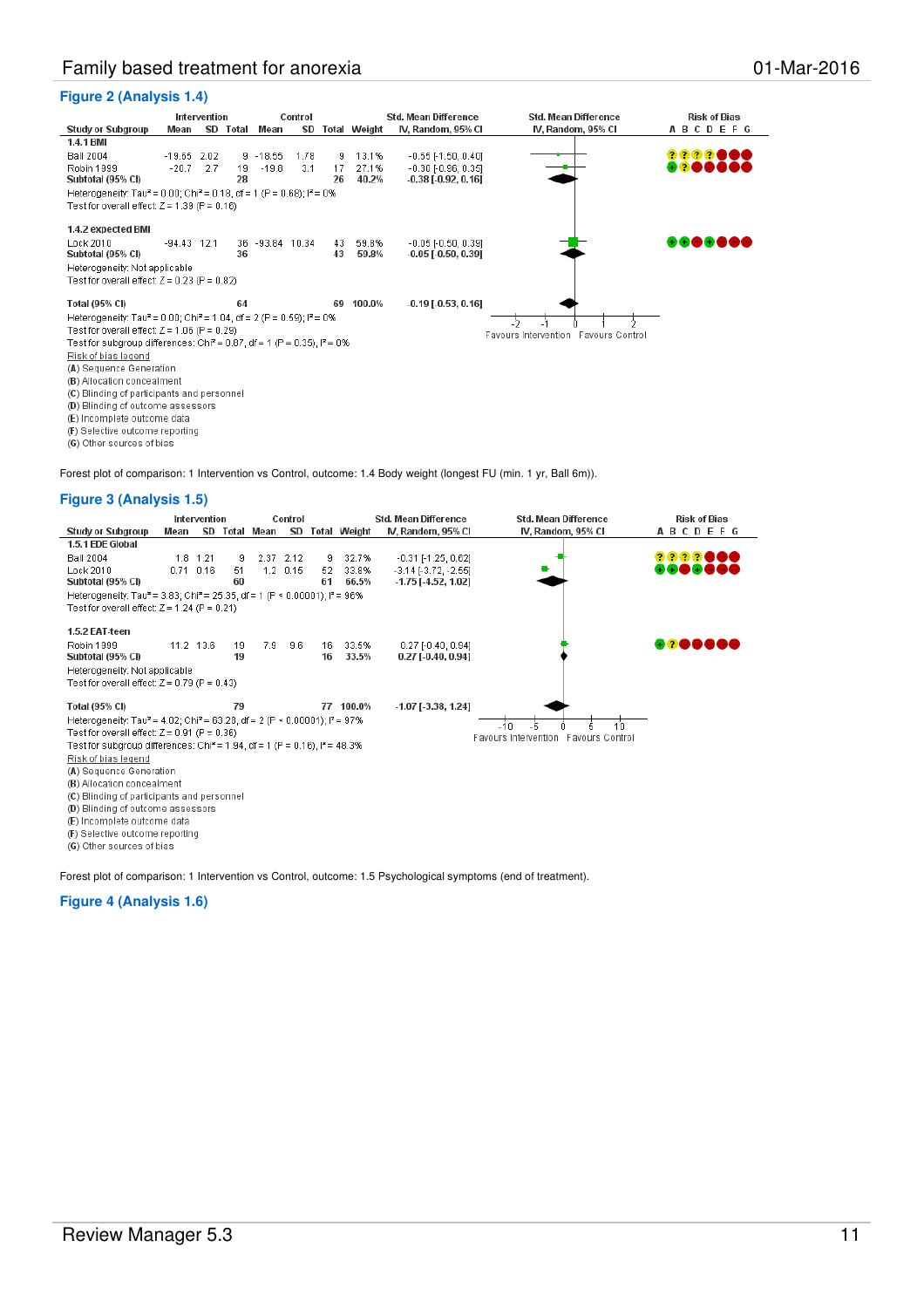

Forest plot of comparison: 1 Intervention vs Control, outcome: 1.6 Psychological symptoms (longest FU (min. 1 yr)).

#### **Figure 5 (Analysis 1.8)**

(E) Incomplete outcome data (F) Selective outcome reporting (G) Other sources of bias

|                                                     | Intervention |    | Control |                     |        |    | <b>Mean Difference</b> | <b>Mean Difference</b>    | <b>Risk of Bias</b>                             |                |  |
|-----------------------------------------------------|--------------|----|---------|---------------------|--------|----|------------------------|---------------------------|-------------------------------------------------|----------------|--|
| <b>Study or Subgroup</b>                            | Mean         | SD |         | Total Mean SD Total |        |    |                        | Weight IV, Random, 95% CI | IV, Random, 95% CI                              | <b>ABCDEFG</b> |  |
| 1.8.1 PARq                                          |              |    |         |                     |        |    |                        |                           |                                                 |                |  |
| Robin 1999                                          | 47.5 7.5     |    | 16      |                     | 47 8.3 | 14 | 100.0%                 | $0.50$ [-5.19, 6.19]      |                                                 | 8288888        |  |
| Subtotal (95% CI)                                   |              |    | 16      |                     |        | 14 | 100.0%                 | $0.50$ [ $-5.19, 6.19$ ]  |                                                 |                |  |
| Heterogeneity: Not applicable                       |              |    |         |                     |        |    |                        |                           |                                                 |                |  |
| Test for overall effect: $Z = 0.17$ (P = 0.86)      |              |    |         |                     |        |    |                        |                           |                                                 |                |  |
| Total (95% CI)                                      |              |    | 16      |                     |        | 14 | 100.0%                 | $0.50$ [ $-5.19, 6.19$ ]  |                                                 |                |  |
| Heterogeneity: Not applicable<br>- 20<br>$-20 - 10$ |              |    |         |                     |        |    |                        |                           |                                                 |                |  |
| Test for overall effect: $Z = 0.17$ (P = 0.86)      |              |    |         |                     |        |    |                        |                           | 10<br>0<br>Favours Intervention Favours Control |                |  |
| Test for subgroup differences: Not applicable.      |              |    |         |                     |        |    |                        |                           |                                                 |                |  |
| Risk of bias legend                                 |              |    |         |                     |        |    |                        |                           |                                                 |                |  |
| (A) Sequence Generation                             |              |    |         |                     |        |    |                        |                           |                                                 |                |  |
| (B) Allocation concealment                          |              |    |         |                     |        |    |                        |                           |                                                 |                |  |
| (C) Blinding of participants and personnel          |              |    |         |                     |        |    |                        |                           |                                                 |                |  |
| (D) Blinding of outcome assessors                   |              |    |         |                     |        |    |                        |                           |                                                 |                |  |
| (E) Incomplete outcome data                         |              |    |         |                     |        |    |                        |                           |                                                 |                |  |
| (F) Selective outcome reporting                     |              |    |         |                     |        |    |                        |                           |                                                 |                |  |
| (G) Other sources of bias                           |              |    |         |                     |        |    |                        |                           |                                                 |                |  |

Forest plot of comparison: 1 Intervention vs Control, outcome: 1.8 Family function (longest FU (min. 1 yr)).

#### **Figure 6 (Analysis 1.9)**

|                                                                                                                                                                 | Intervention |          | Control |          | <b>Risk Ratio</b> |                                          | <b>Risk Ratio</b>                                         | <b>Risk of Bias</b> |
|-----------------------------------------------------------------------------------------------------------------------------------------------------------------|--------------|----------|---------|----------|-------------------|------------------------------------------|-----------------------------------------------------------|---------------------|
| <b>Study or Subgroup</b>                                                                                                                                        | Events       | Total    |         |          |                   | Events Total Weight IV, Random, 95% Cl   | IV, Random, 95% CI                                        | <b>ABCDEFG</b>      |
| 1.9.1 Time (final)                                                                                                                                              |              |          |         |          |                   |                                          |                                                           |                     |
| <b>Ball 2004</b>                                                                                                                                                | 7            | 12       |         | 13       | 48.0%             | 1.08 [0.54, 2.17]                        |                                                           |                     |
| Lock 2010<br>Subtotal (95% CI)                                                                                                                                  | 10           | 36<br>48 | 15      | 43<br>56 | 52.0%<br>100.0%   | $0.80$ [0.41, 1.55]<br>0.92 [0.57, 1.49] |                                                           | 88 <b>88888</b>     |
| Total events<br>Heterogeneity: Tau <sup>2</sup> = 0.00; Chi <sup>2</sup> = 0.39, df = 1 (P = 0.53); $P = 0\%$<br>Test for overall effect: $Z = 0.33$ (P = 0.74) | 17           |          | 22      |          |                   |                                          |                                                           |                     |
|                                                                                                                                                                 |              |          |         |          |                   |                                          | 0.5<br>'n1<br>ብ 2<br>Favours Control Favours Intervention | 10                  |
| Test for subgroup differences: Not applicable                                                                                                                   |              |          |         |          |                   |                                          |                                                           |                     |
| Risk of bias legend                                                                                                                                             |              |          |         |          |                   |                                          |                                                           |                     |
| (A) Sequence Generation                                                                                                                                         |              |          |         |          |                   |                                          |                                                           |                     |
| (B) Allocation concealment                                                                                                                                      |              |          |         |          |                   |                                          |                                                           |                     |
| (C) Blinding of participants and personnel                                                                                                                      |              |          |         |          |                   |                                          |                                                           |                     |

(D) Blinding of outcome assessors

(E) Incomplete outcome data

(F) Selective outcome reporting

(G) Other sources of bias

Forest plot of comparison: 1 Intervention vs Control, outcome: 1.9 Recovery rate (longest FU (min. 1 yr)).